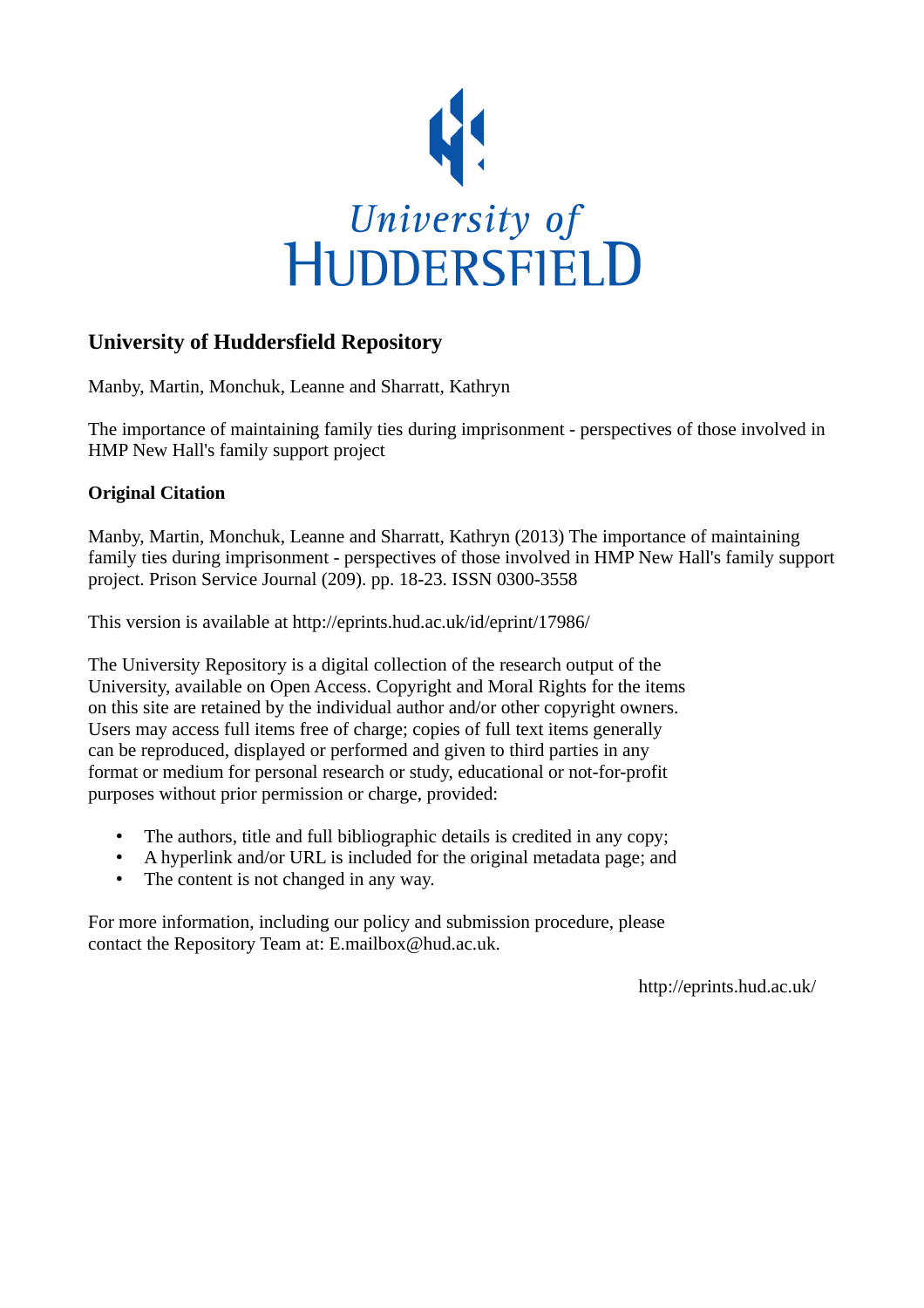# **THE IMPORTANCE OF MAINTAINING FAMILY TIES DURING IMPRISONMENT – PERSPECTIVES OF THOSE INVOLVED IN HMP NEW HALL'S FAMILY SUPPORT PROJECT**

MARTIN MANBY, LEANNE MONCHUK & KATHRYN SHARRATT

## **Abstract**

This paper presents a qualitative evaluation of the Family Support Project (FSP) delivered at HMP New Hall, a female establishment located in West Yorkshire. The FSP was delivered by one female Family Support Officer (FSO) and managed by Lincolnshire Action Trust (LAT). Semi-structured interviews and focus groups were used to elicit the views of residents, their family members, those responsible for delivering the project and representatives from statutory agencies. The findings revealed a high demand for the services of the FSP. Participants spoke positively about the FSO's approachable nature, dedication and ability to communicate effectively with other agencies. The benefits of Family Days in maintaining family ties, and Final Contact adoption visits for residents saying farewell to children, are also discussed.

#### **Introduction**

In recent years, the relationship between prisoners and their families has received increased interest from academics and policy makers. Particular attention has been paid to the role of families in reducing re-offending, the potential for inter-generational offending, and the impact of imprisonment on children and families. Initiatives to sustain family ties during custodial sentences are likely to have beneficial consequences for society, with a decrease in re-offending being associated with a reduction in the number of victims of crime and in costs to the Criminal Justice System. They are also likely to result in improved outcomes for prisoners and their families, with fewer family breakdowns and positive implications for mental health, thus incurring a saving to health and welfare services.

This paper presents an evaluation of a Family Support Project (FSP) delivered at HMP New Hall, and managed by Lincolnshire Action Trust (LAT) since 2009. HMP New Hall is a closed female prison in West Yorkshire. The establishment has an operational capacity of 446 and holds adult female prisoners of all categories, and Young Offenders.

One female Family Support Officer (FSO) was responsible for the delivery of the FSP. Its aims included: enabling residents to re-establish and maintain contacts with children and families, particularly during times of crisis; enabling families to access prison visits; and promoting positive parenting skills. In addition, residents were provided with financial advice and assistance to secure future employment, education and training. The FSP also strived to build links with local community organisations to support residents upon release.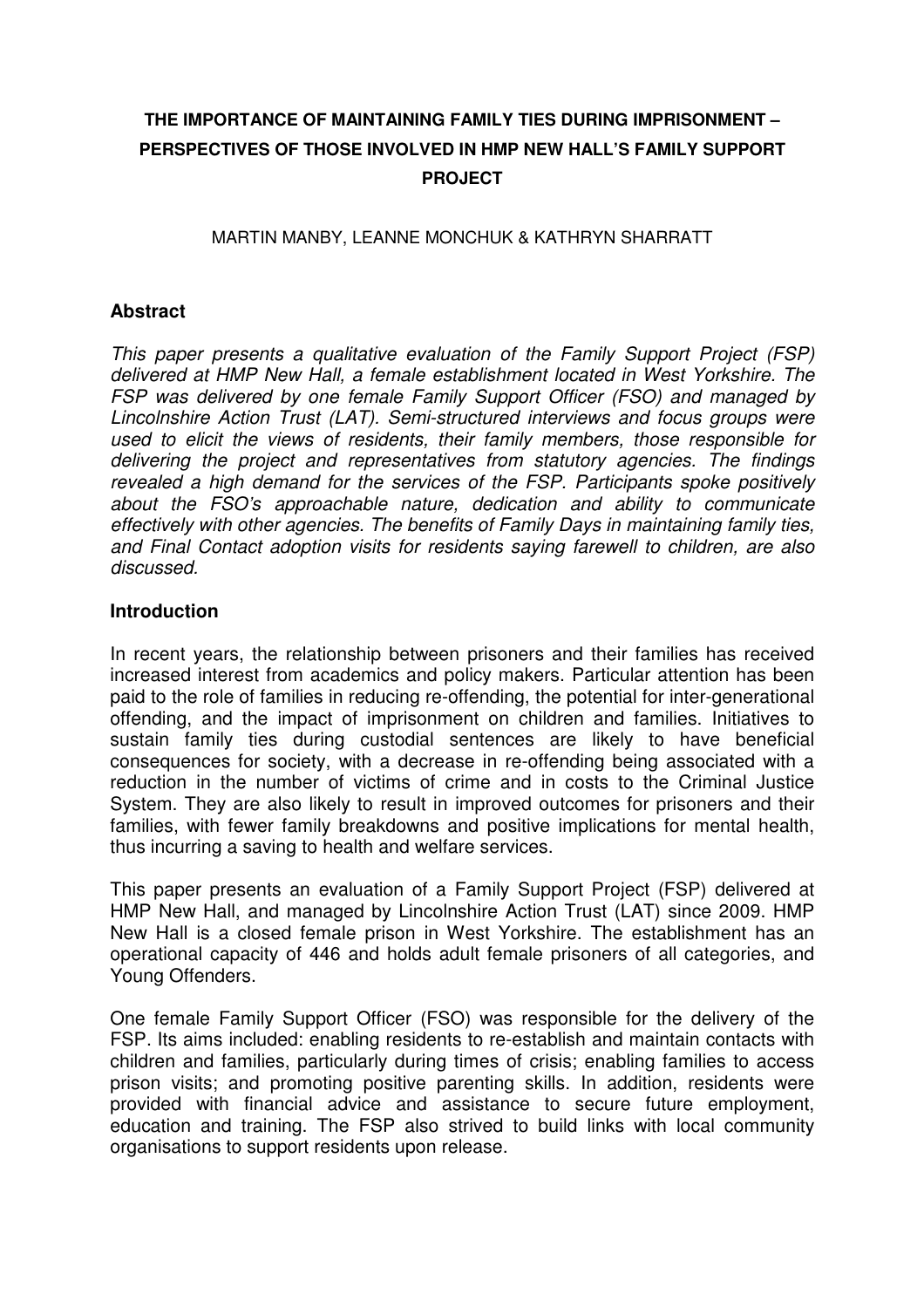#### **Review of the Literature**

There remain concerns about the unprecedented number of people receiving custodial sentences, and the high proportion of these who reoffend shortly after their release. In 2012, the prison population in England & Wales was in the region of  $86,000<sup>1</sup>$  and this represents the second highest rate of imprisonment in Western European Union countries (with the exception of Spain)<sup>2</sup>. Over half of all repeat offenders in England and Wales have 11 or more convictions, and around half of those released from prison are reconvicted within one year<sup>3</sup>.

Despite women only representing 5% of the prison population in England and Wales<sup>4</sup>, they present significant needs with regards to children and family. A recent longitudinal survey revealed that 54% prisoners have children under the age of  $18<sup>5</sup>$ . Although there was no statistically significant difference in the proportion of men and women with children, analysis of the 2004 Resettlement Survey indicated that female prisoners were about twice as likely as males to report needing help with problems concerning family or children $6$ . This perhaps reflects the higher percentage of women living alone with children prior to imprisonment (58% compared to 43% of men) and the subsequent disruption to care-giving arrangements<sup>7</sup>. Most children (94%) with a father in prison were cared for by their mother/step-mother. This compares to 27% of children with a mother in prison who were cared for by their father/step-father; with many going to live with other family members and a small proportion being taken into care.

Female prisoners have also been identified as having particularly chaotic backgrounds, where childhood abuse, domestic violence, and substance misuse problems are not uncommon<sup>8</sup>. Combined with the emotional distress of being separated from their children and family, concerns for their children's welfare, and the stress of trying to manage their family from within the prison, this makes them a particularly vulnerable section of the prison population.

A substantial proportion (43%) of sentenced prisoners are reported to lose contact with their families during their time in custody<sup>9</sup>. Due to the small number of female establishments and their geographic location, women tend to be located further from home than men, making it more difficult for family members to attend visits<sup>10</sup>. Just

 $\overline{a}$ <sup>1</sup> Ministry of Justice (2012) Offender Management Statistics Quarterly Bulletin, January to March 2012, England and Wales. London: Ministry of Justice.

<sup>&</sup>lt;sup>2</sup> Tavares, C., Thomas, G. and Bulut, F. (2012) Population and Social Conditions: Crime and Criminal Justice 2006-2009. Luxembourg: Eurostat. 3

Ministry of Justice (2012) Proven Re-offending Statistics Quarterly Bulletin, January to March 2012, England and Wales. London: Ministry of Justice.

<sup>4</sup> Ministry of Justice (2012) see n. 1.

<sup>&</sup>lt;sup>5</sup> Williams, K. Papadopoulou, V. and Booth, N. (2012) Prisoners childhood and family backgrounds: Results from the Surveying Prisoner Crime Reduction (SPCR) longitudinal cohort study of prisoners. Ministry of Justice Research Series 4/12. London: Ministry of Justice.

 $6$  Williams, K. Papadopoulou, V. and Booth, N. (2012) see n. 5.

Williams, K. Papadopoulou, V. and Booth, N. (2012) see n. 5.

<sup>&</sup>lt;sup>8</sup> Home Office (2007) The Corston Report: A report by Baroness Jean Corston of review of women with particular vulnerabilities in the Criminal Justice System. London: Home Office.

<sup>&</sup>lt;sup>9</sup> National Offender Management Service (2005) The National Reducing Re-offending Delivery Plan. London: Home Office.

<sup>&</sup>lt;sup>10</sup> Prison Reform Trust (2010) Bromley Briefings Prison Factfile. London: Prison Reform Trust.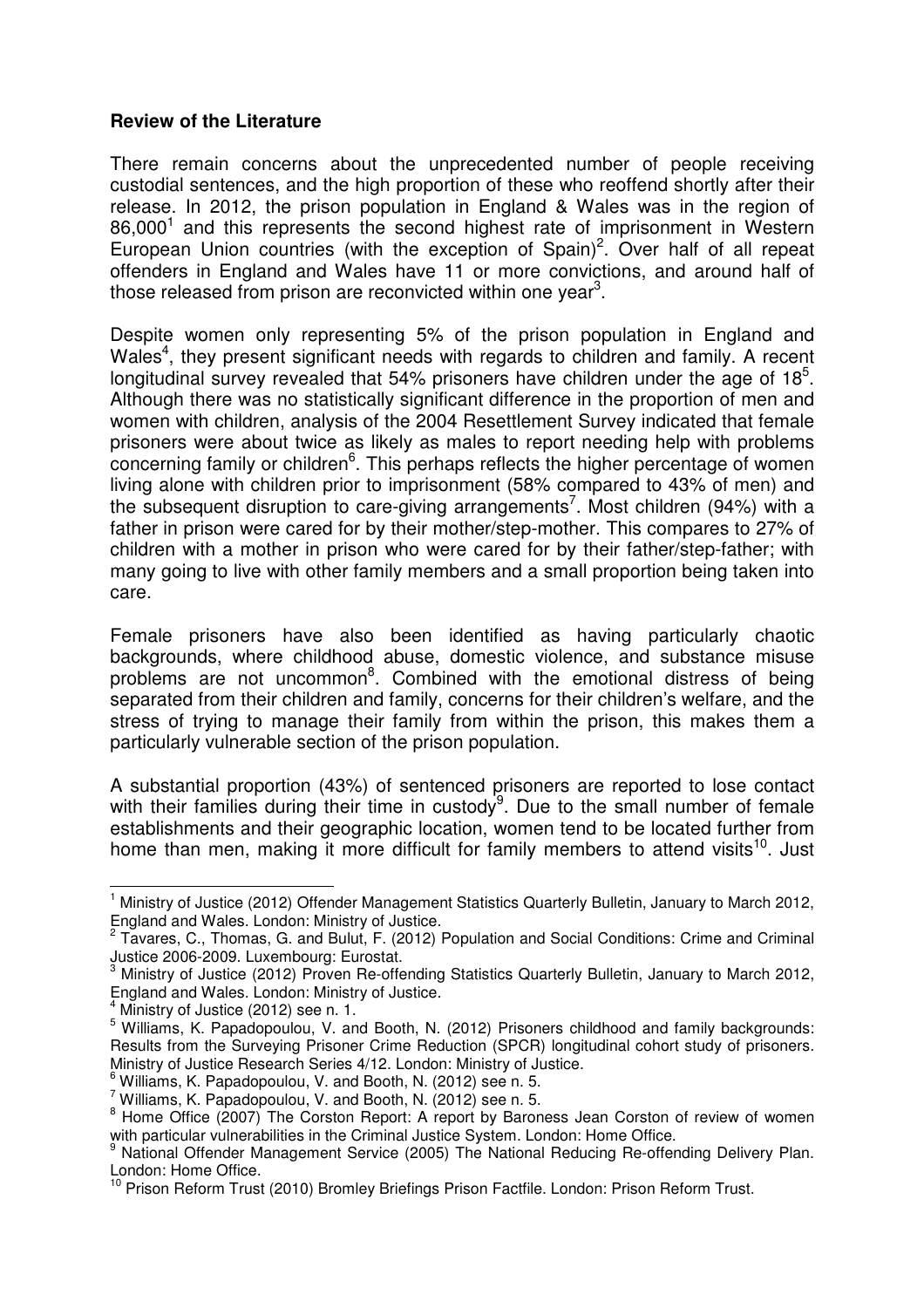over two thirds of prisoners surveyed believed that support from their family and contact with their children would help prevent them from re-offending<sup>11</sup>. Women were more likely than men to see sustaining family ties as a deterrent for future offending (51% compared to 39%).

Prisoners who had received at least one visit during their time in custody were also found to be 39% less likely to re-offend than those that had not received any visits<sup>12</sup>. Contact with family was also found to be associated with other factors demonstrated to protect against re-offending. Prisoners, particularly women, who had received at least one visit from a partner or family member, were significantly more likely to have accommodation and education, training or employment arranged for release than those who had not received any visits $^{13}$ .

Data relating to the parental status of prisoners is not routinely collated as they are often reluctant to disclose this information as part of prison reception procedures, but it is estimated that in 2009, 200,000 children were affected by parental imprisonment<sup>14</sup>. The Cambridge Study of Delinquent Development revealed that individuals who had experienced parental imprisonment during their childhood were at increased risk of criminal or antisocial behaviour in adulthood<sup>15</sup>. The likelihood of inter-generational offending was also found to be greater when the parent was in prison as opposed to just receiving a conviction, and for longer periods of imprisonment. Some studies have found that children of imprisoned mothers were more likely to be convicted than children of imprisoned fathers<sup>16</sup>.

Parental imprisonment has also been demonstrated to have adverse implications for children's mental health. The nature and severity of the impact varies but can include a sense of loss and confusion, stigma leading to feelings of shame and low selfesteem, social withdrawal, anger and aggressive behaviour, and decreased school attendance and performance<sup>17</sup>. The impact on mental health has also been found to be long-lasting, with children of prisoners showing higher levels of depression and anxiety in adulthood and being disproportionately represented in clinical populations<sup>18</sup>.

 $\overline{\phantom{a}}$ 

 $11$ <sup>11</sup> Williams, K. Papadopoulou, V. and Booth, N. (2012) see n. 5.

<sup>&</sup>lt;sup>12</sup> May, C., Sharma, N. and Stewart, D (2008) Factors linked to re-offending: a one-year follow-up of prisoners who took part in the Resettlement Surveys 2001, 2003 & 2004. Ministry of Justice Research Summary 5. London: Ministry of Justice.

<sup>&</sup>lt;sup>13</sup> Niven, S. and Stewart, D. (2005) Resettlement outcomes on release from prison in 2003. Home Office Findings 248. London: Home Office.

<sup>&</sup>lt;sup>14</sup> Williams, K. Papadopoulou, V. and Booth, N. (2012) see n. 5.

<sup>&</sup>lt;sup>15</sup> Murray, J. and Farrington, D.P. (2005) 'Parental Imprisonment: Effects on Boys' Antisocial Behaviour and Delinquency through the Life-Course'. Journal of Child Psychology and Psychiatry 46  $(12)$ : 1269–78.

Dallaire. D. H. (2007) 'Incarcerated Mothers and Fathers: A Comparison of Risks for Children and Families'. Family Relations 56 (5): 440–53.

 $17$  See for example, Boswell, G. and Wedge, P. (2002) Imprisoned Fathers and their Children. London: Jessica Kingsley; King, D. (2002) Parents, Children and Prison: Effects of Parental Imprisonment on Children. Dublin: Centre for Social and Educational Research, Dublin Institute of Technology; and Philbrick, K. (2002) Imprisonment: The impact on children. Issues in Forensic Psychology 3: 72-81.

<sup>18</sup> Murray, J. and Farrington, D.P. (2008) 'Parental imprisonment: Long-lasting effects on boys' internalizing problems through the life-course'. Development and Psychopathology 20 (1): 273-290.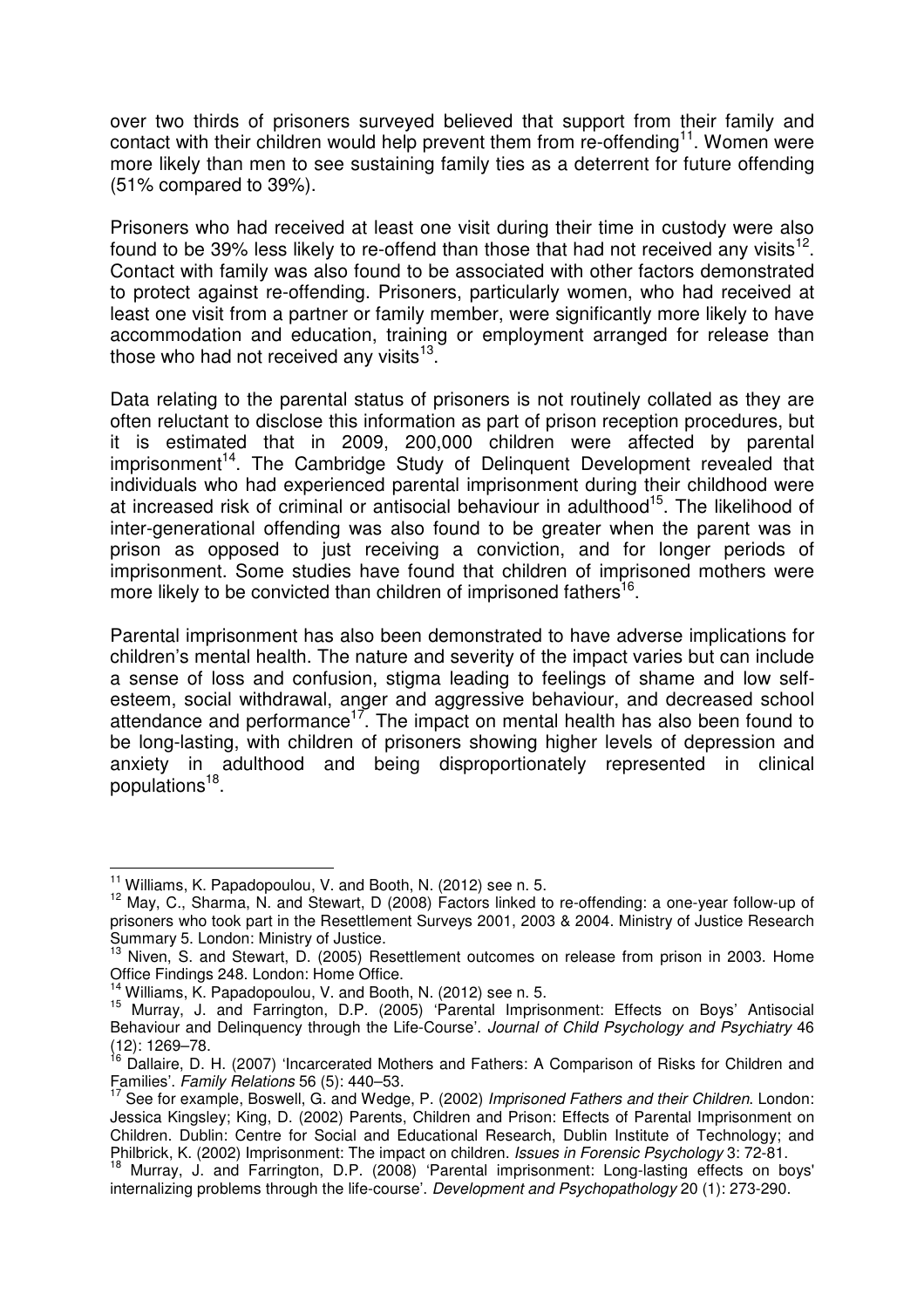The value of sustaining relationships between prisoners and their families has received increased recognition in recent policy documents. The "National Reducing Re-offending Delivery Plan" identifies "children and families"<sup>19</sup> as one of the seven pathways to reducing re-offending<sup>20</sup>. The document also places responsibility on prisons to protect the welfare of children attending visits, and invites the commissioning of voluntary and community sector (VCS) organisations to deliver family services.

The role of families in reducing re-offending and the duty of prisons to ensure children's wellbeing is re-iterated in "Reducing re-offending: supporting families, creating better futures"<sup>21</sup> and the Coalition Government's "Breaking the Cycle: Effective Punishment, Rehabilitation and Sentencing of Offenders<sup>"22</sup>. The first report makes a series of recommendations on how establishments should support contact between prisoners and their family, including facilitating positive visiting experiences and assisting prisoners to communicate via telephone and letter. The report also specifies that prisoners should have the opportunity to complete parenting courses as part of their sentence plan objectives. With specific reference to female establishments, it was suggested that trained family support officers with an understanding of children's services and care proceedings, and the necessary knowledge to link with external agencies, should be made available.

Working in partnership with VCS organisations, prisons have developed numerous initiatives to support the maintenance of family ties, including the provision of visitor centres and family days. There has been increased recognition of the need for individualised and sometimes long-term support for prisoners and their children. One example of such a service is Integrated Family Support Workers (IFSWs) operating at eleven prisons, delivered by the North East Prison Aftercare Society (NEPACS) and the Prison Aftercare Trust (Pact), and funded by Department for Education and National Offender Management Service. The support provided by the IFSWs falls into three broad categories: facilitating contact between prisoners and their families; providing information and emotional support to families; and resettlement work such as assistance with accommodation, employment and finances. Independent evaluators have commended the IFSWs for their ability to overcome scepticism displayed by some prison officers; and to operate fluidly with agencies both inside and outside the prison such as substance misuse teams, faith-based organisations, schools and social work teams<sup>23</sup>.

#### **Methodology**

 $\overline{a}$ <sup>19</sup> National Offender Management Service (2005) see n. 9.

<sup>20</sup> National Offender Management Service (2005) see n. 9.

<sup>&</sup>lt;sup>21</sup> Ministry of Justice and Department for Children, Schools and Families (2009) Reducing reoffending: supporting families, creating better futures. A framework for improving the local delivery of support for the families of offenders. London: Ministry of Justice.

<sup>&</sup>lt;sup>22</sup> Ministry of Justice (2010) Breaking the Cycle: Effective Punishment, Rehabilitation and Sentencing of Offenders. London: The Stationary Office.

<sup>&</sup>lt;sup>23</sup> Barefoot Research and Evaluation (2012) Integrated Family Support in the North East Evaluation Report. Newcastle: Barefoot Research and Evaluation; and Estep, B. and Nicholles, N. (2012) Economic study of Integrated Family Support Programme (IFS). London: nef consulting.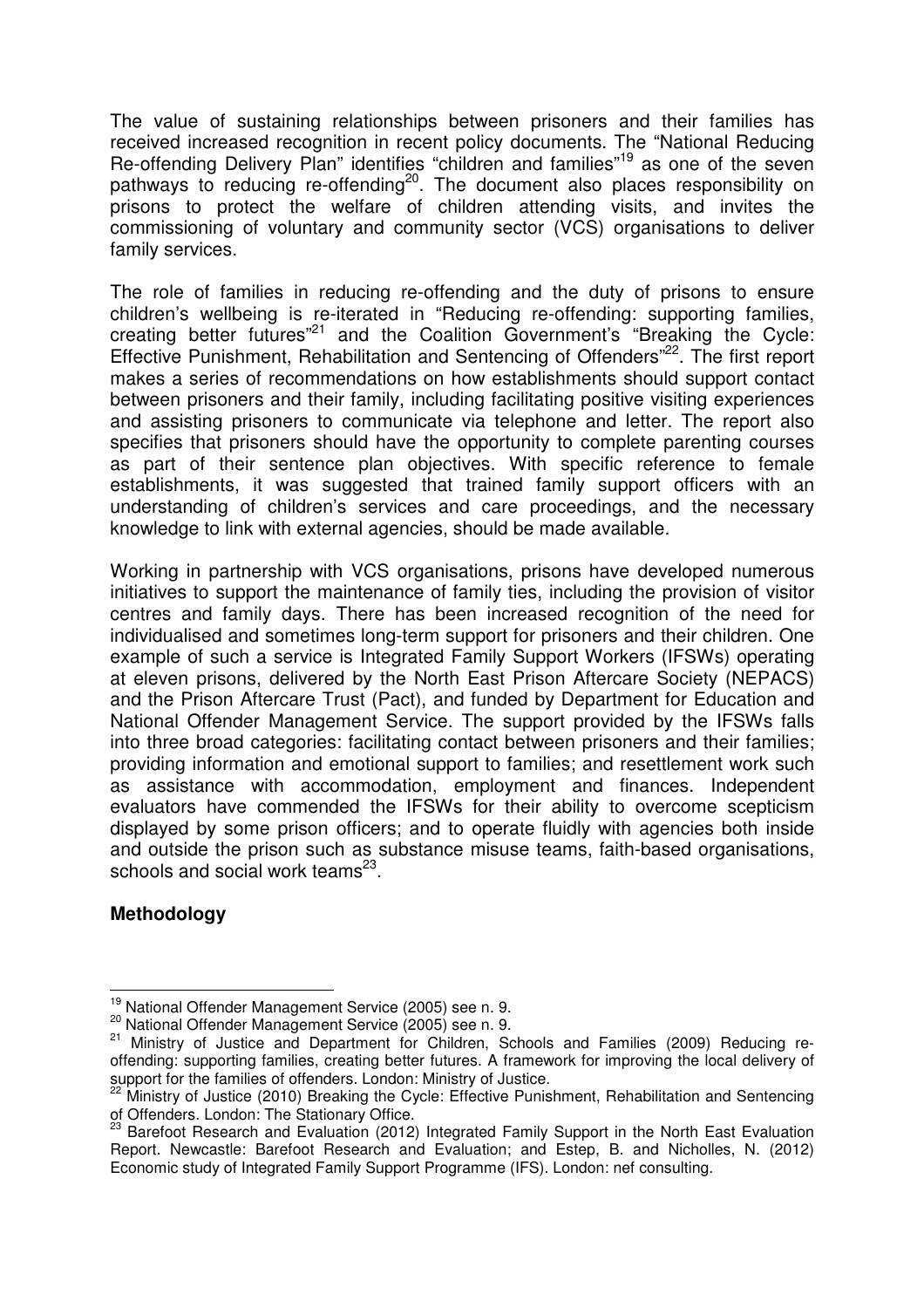This evaluation, conducted in 2012, was commissioned by Lincolnshire Action Trust (LAT). Its purpose was to explore the aims and objectives of the FSP; its delivery and perceived successes and challenges; the needs of residents and their families and how the FSP addressed these; and how the FSP worked with the prison and external agencies.

There were six strands of data collection:

- i) Semi-structured interviews with the Family Support Officer (FSO) and her line manager (the Resettlement Officer);
- ii) Semi-structured interviews with eight current residents who had accessed the FSP within the previous twelve months. These participants were randomly selected to reduce selection bias;
- iii) Two focus groups with a total of thirteen residents (including those serving indeterminate sentences);
- iv) Telephone interviews with representatives from six families who had engaged with the FSP;
- v) Telephone interviews with two children's Social Workers and one Probation Officer and
- vi) A semi-structured interview with one Senior Officer (SO).

With the consent of participants, interviews were recorded and fully transcribed. A broad thematic analysis was undertaken.

Additionally, data from the COPING project, an investigation of the impact of parental imprisonment on children funded by the European Union FP7 Framework was made available for the evaluation.

## **Findings**

Overall, the evaluation found that the FSP was valued highly by residents, family members and the prison and viewed as an important resource to help maintain family ties. Six dominant themes emerged and these are discussed below.

#### The Remit of the FSP

Prior to the FSP, there had been no family support provision at the establishment. Funding for the FSP was fragile and relied on successful grant applications. At the time of the evaluation, a three year funding term had recently ceased, and the Prison was providing temporary funding while new funding opportunities were being explored.

Ease of access was particularly appreciated and residents described how they were initially informed about the FSP by "word of mouth" from other residents who had met with the FSO. The Senior Officer (SO) described how the establishment recognised the importance of helping residents to maintain family ties during their sentence, with prison staff now routinely referring those with family issues to the FSP.

The level of support provided by the FSP was dependent on the residents' individual needs and concerns. These were assessed through an initial consultation and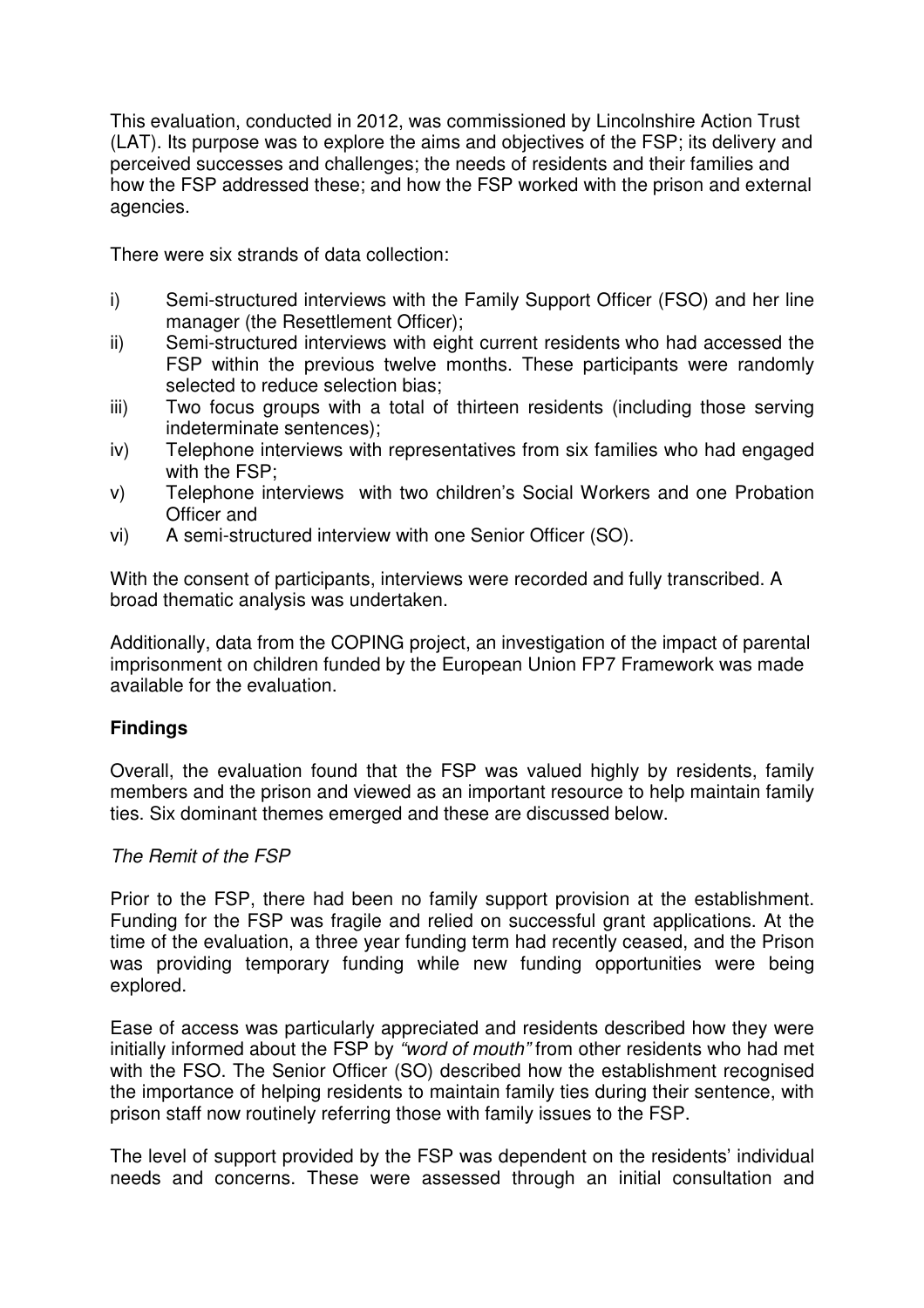thereafter cases were prioritised accordingly. The interviews with the FSO and their line manager indicated that many of the residents experienced complex and sensitive issues in their background which may affect current efforts to re-establish or even maintain family ties.

Sometimes it was sufficient to provide general advice at the initial consultation, but support also extended to longer periods of engagement, with ongoing review meetings. One example of extended engagement was to re-establish regular contact between a mother serving a long sentence for a serious offence and her 10 year old daughter whom she had previously met very infrequently. Another resident described how the FSO had helped her repair her relationship with her grown-up daughter:

Because I had been arrested, my daughter had fallen out with me because she was annoyed that I had got myself in this situation. [The FSO] was the one that got through to my daughter and then eventually my daughter has come to visit me and it has been alright. But it was [the FSO] who had done the link with Social Services, because they were involved...It was a big, big breakthrough for me that was. But who else would I have gone to in the prison? There would have been no-one else.

A key role of the FSO was to ensure that residents were included in the future plans for their children which often involved communicating with many individuals (e.g. family members) and agencies (e.g. Social Services).

The SO had also commissioned a range of other services, co-located inside the prison to support residents in other aspects of their welfare such as: Through the Gate, Housing Associations, Citizen's Advice Bureau and After Adoption. This complemented the one-to-one support provided by the FSP.

## Final Contact Visits

In addition to providing general advice and support to residents, the FSP organised and facilitated Final Contact Visits. In some instances, it was not possible for the resident to maintain contact with their child and the decision was taken to place the child for adoption. Initially, project staff had been concerned that Final Contact Visits were held as part of regular visiting hours in the main visits hall. Consequently, scant attention was paid to the particular needs of the residents and their children at this emotionally challenging time. In response, the FSP developed a protocol to ensure that these visits were carefully planned to provide extended visits, where the mother and child had private time together, supervised by the Social Worker or FSO.

The Resettlement Manager commented on how the FSP had now facilitated "a much longer goodbye, a much more qualitative goodbye and a dignified one as well". Women were able to access support of the prison chaplain following these visits, and support themselves when they returned to their cells, for example by working on memory boxes and life stories. Residents appreciated the support available and expressed confidence in the arrangements that had been made. One of them said: "I don't want to hand the baby over to anyone but you [FSO]".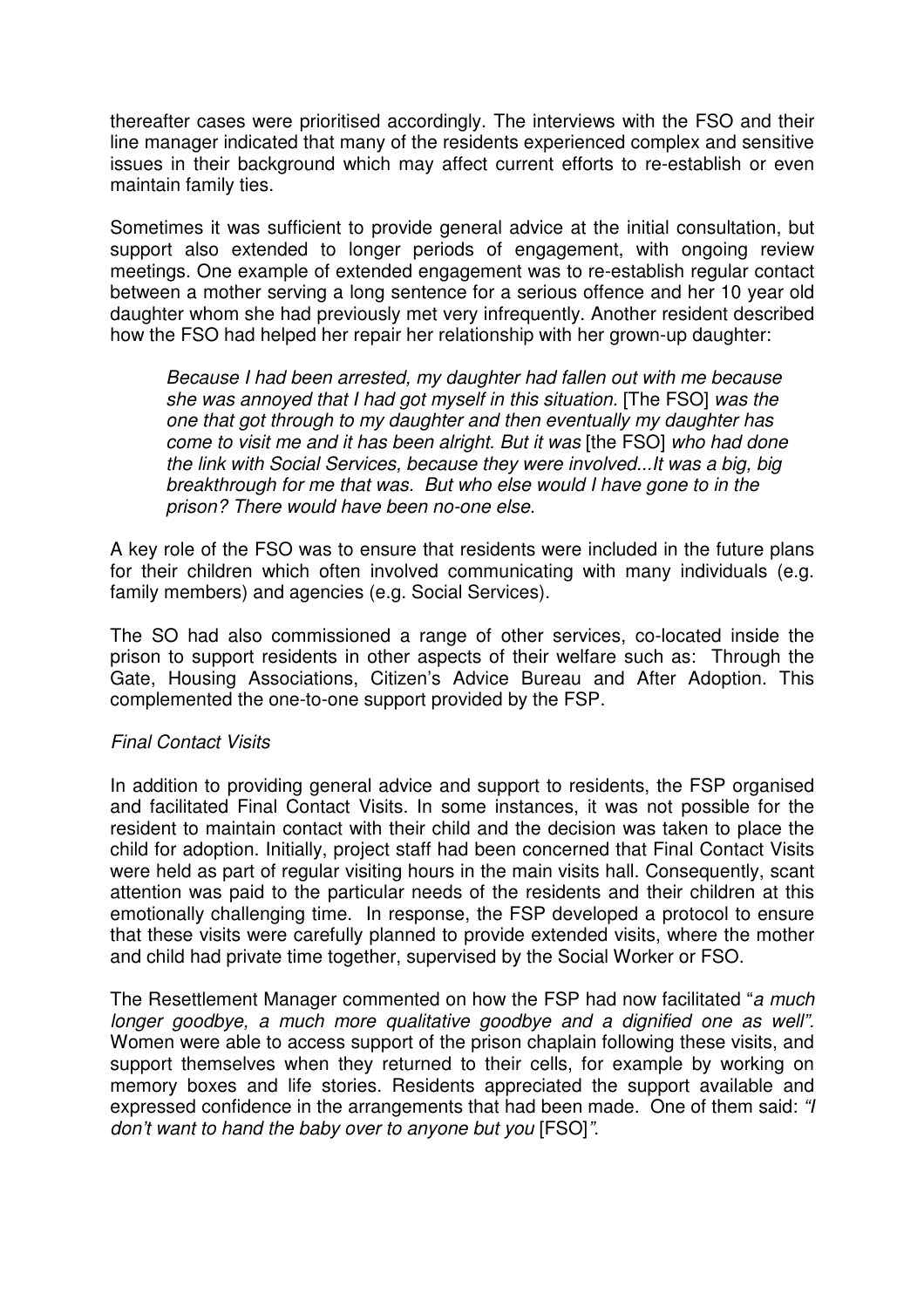#### Family Days

The FSO also organised and facilitated Family Days to proactively help residents maintain family ties. Family Days were longer and more relaxed than domestic visits, as highlighted by one resident who stated: "There's no pressure like a normal visit".

Residents and family members equally recognised that Family Days were instrumental in sustaining relationships. One family said that they felt that Family Days were imperative and that they had:

...dramatically added to the bond between [resident] and the children, providing a touch of normality.

Family Days were also commended for the use of different activities that kept the children engaged:

My son would never sit on a normal visit. I get to interact with him and do different stuff. Like he was playing in the sand pit...

On the whole, Family Days were considered to be well run, but family members had some critical observations about reception arrangements and lengthy security processes, which reduced the amount of time the visitors had to spend with the resident.

All interviewees stated that Family Days should occur more frequently. As one resident commented:

I think they are brilliant! I think there should be more of them!

However, the SO acknowledged that this might be difficult to achieve taking into account the time required to organise them, and the FSO's workload, as discussed below.

#### Demand & Capacity

The interviews conducted with both the FSO and their line manger highlighted the high level of demand for the FSP within the establishment. A review of the FSP 'Attendees Register' indicated that in the year up to March 2012, 121 residents had accessed the service. This comprised 87 initial consultations and 289 reviews.

Issues of capacity were raised throughout the interviews, focus groups and the evaluation more widely. Initially, the aim of the FSP was to adopt a holistic approach to supporting residents throughout their sentence and resettlement. However, owing to the demand for the service, the FSP had to focus solely on the immediate needs of the residents within the prison, prioritising and responding to issues raised.

Although the residents applauded the work of the FSP, several expressed concerns regarding the FSO's heavy workload and suggested that more staff were needed: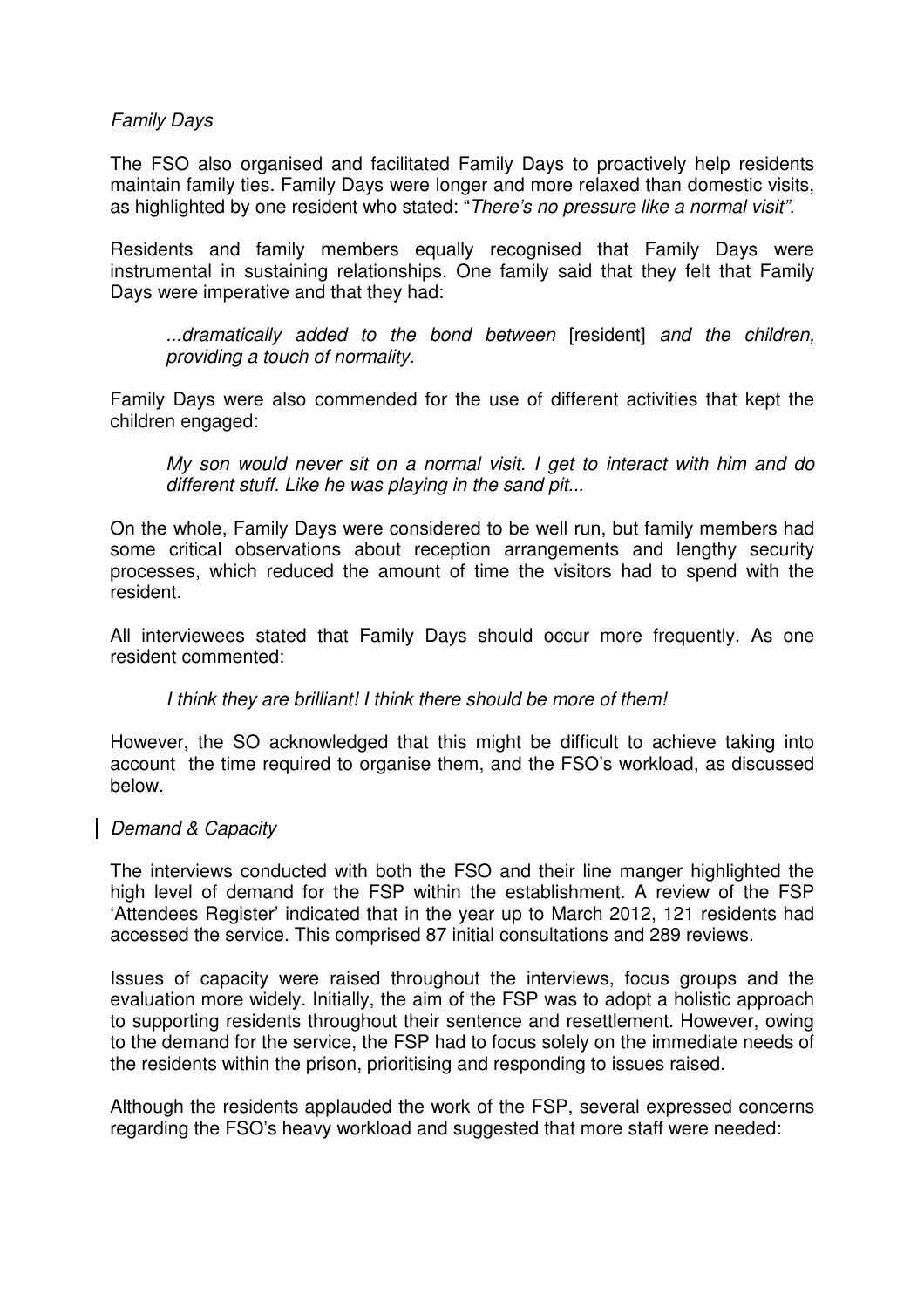Eighty per cent of imprisoned women have children. I think that [the FSO] could do with someone helping her. She is on her own with how many women?

I feel for her. There are 450 women in here. How can you cater for all (of) them? But she does it.

#### Personal Attributes

During the course of the evaluation it became apparent that part of the success of the FSP could be attributed to the personal attributes of the FSO. Residents and family members spoke positively about the FSO's friendly and approachable manner:

You can just come over here and knock on the door. .There is access – human access. She puts the girls back in touch with their families and she wants us to be happy and if there is anything else she can do, she asks us and I think she is really good for me. I have never met anyone like her.

She just makes you feel at ease and you don't feel like you are in jail. She treats you, like, you give her respect and she will give you respect...I don't approach many people, but she is just.... a likeable person.

The FSP's ethos was to empower women to take action on their own behalf, while balancing the needs of the child and resident, qualities recognised by residents:

She can see things from our point of view and she can also see it from a child's point of view and the school's point of view...

…She is realistic as well. She will tell you – if you want something, she'll say 'well really, you know, we can't really do that but, how about this instead?'

#### Partnership Working

The SO expressed a high level of confidence in the FSP, which liaised closely with other prison based services. Initially, some prison staff were suspicious of the FSP and of potential conflicts with prison security. However, the FSP had demonstrated full awareness of prison security requirements and its credibility within the prison improved markedly.

Owing to the complex needs of the residents, it was often necessary to liaise with external agencies. Residents described the range of help which they received, including establishing links with schools, solicitors and Social Workers:

... she got in touch with all the different parties like the schools, (and) the counsellor, and then she sorted out for me to see a solicitor...I mean it has took a while to get there but we got there in the end, so it was worth it.

Three external agencies were interviewed (one Probation Service Officer and two Children's Social Workers). Ordinarily, it could be difficult and time consuming for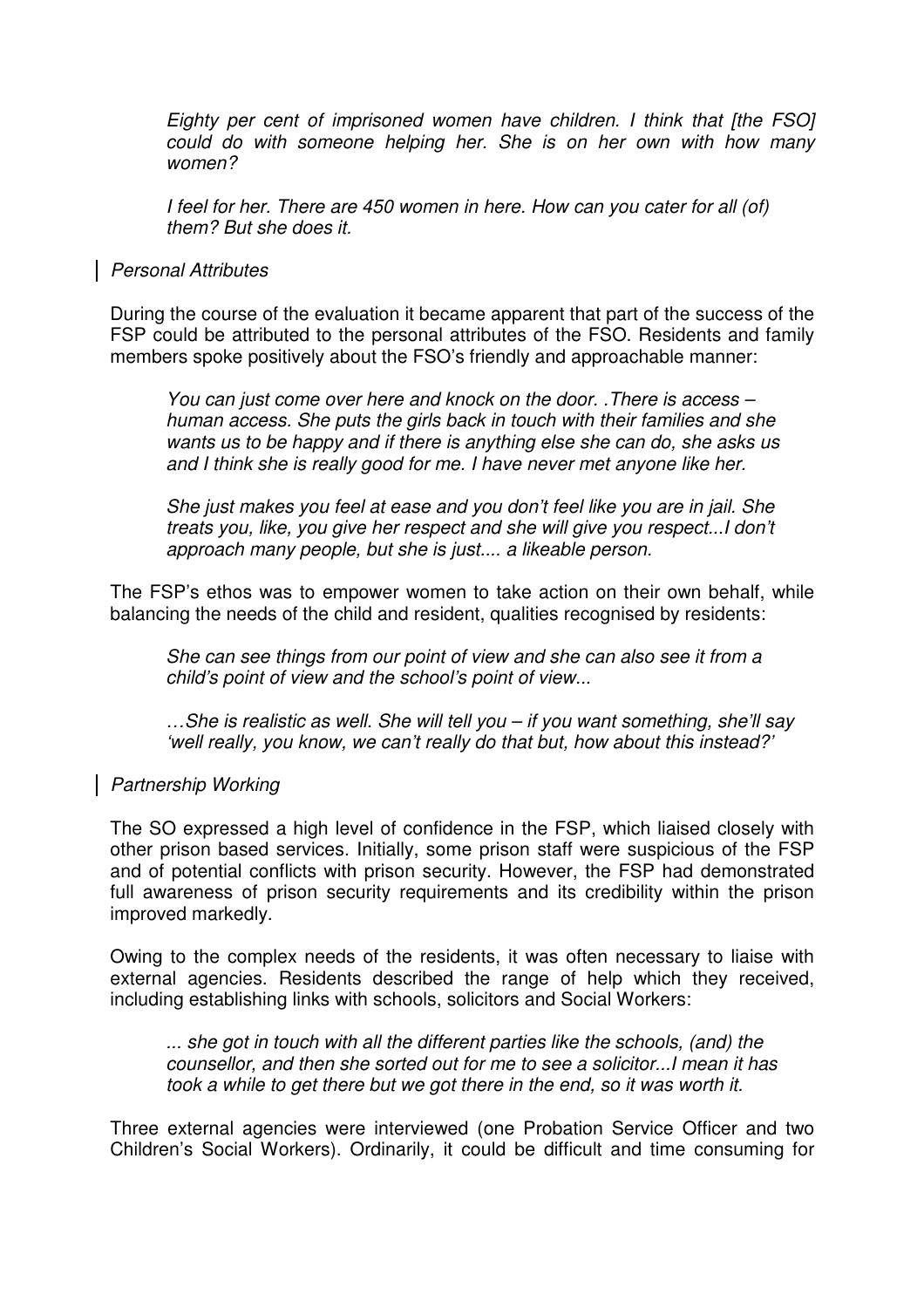them to communicate with their client, but the FSO provided a link into the prison and ready access to residents and up-to-date knowledge about their concerns.

..... [It is] so much easier having somebody inside the prison who can make immediate contact with the residents.

The Social Workers and the Probation Officer also commented upon the energetic approach of the FSO in advocating on behalf of residents, whilst still maintaining a primary focus on the needs of children. Additionally, they described the FSO as "very persistent in contacting Social Services – like a dog with a bone" when contacting them to obtain information on behalf of their client.

#### **Discussion & Conclusion**

At least half of the residents in a women's prison such as HMP New Hall are likely to be mothers and three quarters of their children are likely to have experienced disruption as a consequence of maternal imprisonment. Given that women are more likely to be living alone with children prior to imprisonment this causes greater disruption to children's care giving arrangements, and consequently the demands on family support services are likely to be high. The chaotic backgrounds of many female prisoners mean that they are likely to present with complex needs. The literature has documented the benefits of maintaining family ties in reducing reoffending and this has been recognised in policy.

HMP New Hall welcomed the FSP as it had the potential to fulfil Prison Service targets to improve family ties with a view to reducing reoffending rates. The FSP helped the Prison to further recognise that women required support in their role as mothers if they were to be successfully rehabilitated.

Family Support Projects can be based inside the prison, as at New Hall, or can be community based, the model preferred by NEPACS. Residents at New Hall clearly valued the FSP being based within the prison as it was easy to access. Initial consultations ensured that residents with the highest levels of needs were successfully prioritised. Thereafter, the level of intervention was tailored to the resident's individual needs, and ranged from 'one-off' meetings to provide advice to ongoing regular engagement.

The FSP was entrusted with the responsibility for improving Family Visits and Final Contact Visits. Residents and their family members appreciated Family Days because of the opportunities provided to spend quality time together in a more relaxed environment. Through the work of the FSO, Final Contact visits became a more private and personal experience, allowing for a proper farewell. Perceptions of the FSP were based on the dedication and motivation of the FSO, her ability to ensure the resident had realistic expectations, and to find a balance between the rights of the residents and their children's needs.

There was evidence of some tension between security and family support objectives within the prison in the frustrations voiced by relatives experiencing delays during